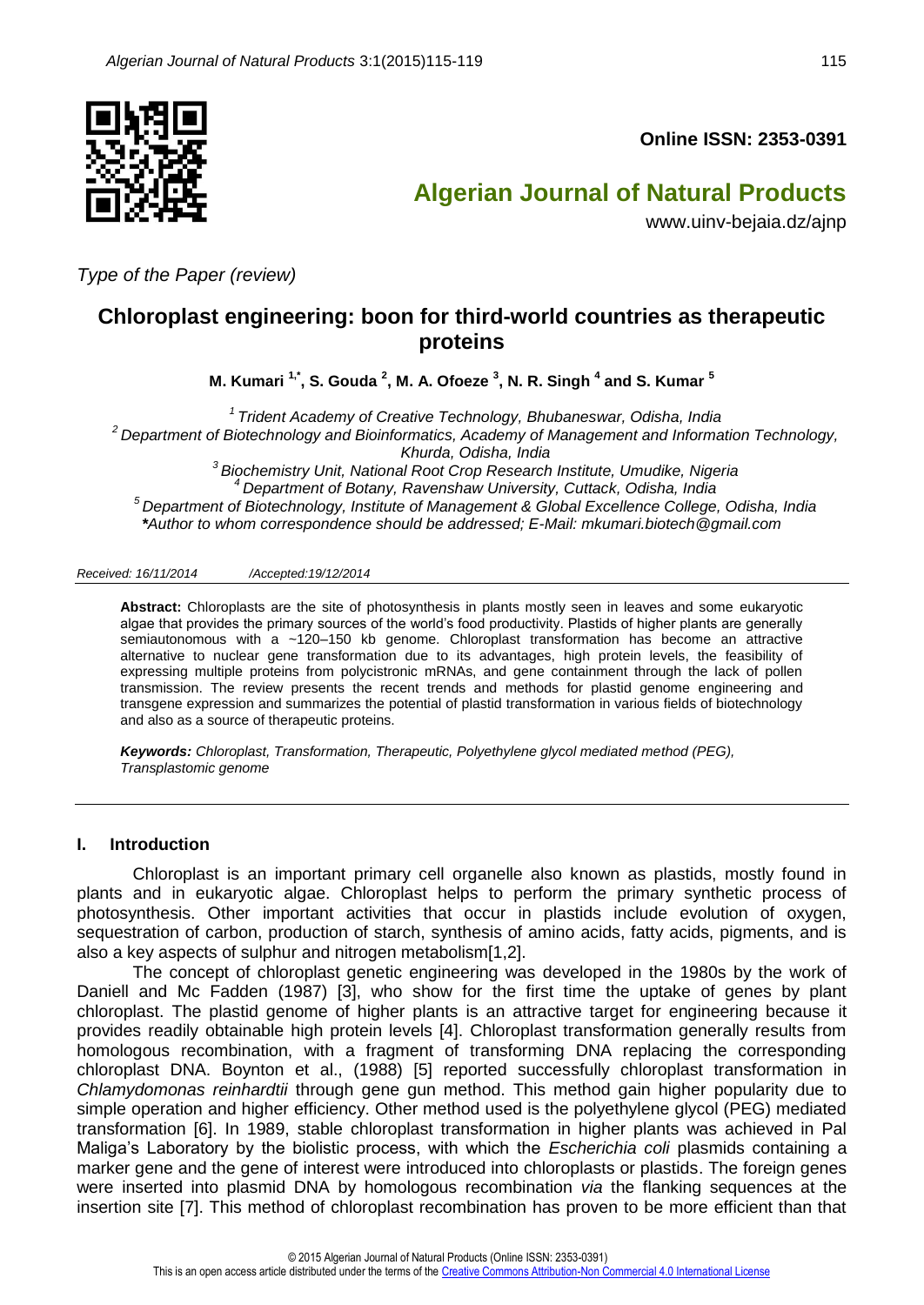of nuclear gene transformation due to great potential, high protein levels, the feasibility of expressing multiple proteins from polycistronicm RNAs, gene containment through the lack of pollen transmission and pleiotropic effects due to sub-cellular compartmentalization of transgene products [4, 8, 9, 10]. Positive gene transformation in chloroplast has been carried out in plants like tobacco (*Nicotiana rustica*) and (*Nicotiana tabacum*) [11,7], Arabidopsis (*Arabidopsis thaliana*) [12], rice (*Oryza sativum*) [13] potato (*Solanum tuberosum*) [14], carrot (*Daucus carota*), and tomato(*Solanum lycopersicum*) [15, 16]. However, plastid transformation is mainly restricted to tobacco as its efficiency is much higher than in other plants [16].

Recently efficient plastid transformation using non-green tissues has been accomplished in carrot; in which the chloroplast transgenic lines were generated via somatic embryogenesis from tissues containing pro-plastids [17]. Keeping the importance of this technique an attempt is being made to highlight the recent trends in chloroplast engineering and its potential application as therapeutic proteins.

## **II. Transgene expression at chloroplast level**

Chloroplast transformation was generally achieved by the biolistic process (bombardment) or the Polyethylene glycol mediated method (PEG). However, the bombardment method has become a favourable means for chloroplast or plastid transformation due to its higher transformation efficiency and simple operation [18] .Transformation is accomplished by integration of the transgene into a few genome copies, followed by 25 to 30 cell divisions under selection pressure to eliminate untransformed plastids, thereby achieving a homogeneous population of plastid genomes [2,19].

Chloroplast genes are basically transcribed by two RNA polymerases that recognize two different promoter regions, T7 like nuclear encoded polymerase and bacterium like plastid encoded polymerase. Both these polymerase promoters regions are found on plastid genes and encode for rRNA and mRNA. Transcription of transgenes inserted into the plastid genome is driven by plastid promoters usually the 16S rRNA promoter (P*rrn*16) or the *psbA* promoter [20, 21]. To date, the most commonly used site of integration is the transcriptionally active intergenic region between the *trn*I-*trn*A genes, within the *rrn* operon, located in the IR regions of the chloroplast genome. The foreign gene expression levels obtained from this site are among the highest ever reported [22]. It appears that this preferred site is unique and allows highly efficient transgene integration and expression. Many synthetic and hybrid promoter system have been developed that use GFP protein expression system or a specific sigma factor that bind to polymerase only at specific tissue. Still these systems are not completely adopted as it has been reported that these gene expression system affects nuclear genes as well and may cause impairment of plant growth [23].

The incorporation of suitable 5'-untranslated region (UTRs) of mRNA into chloroplast transgene along with stable 5' and 3' can also affect the protein expression level. Therefore, engineered UTR can be exploited more to enhance the expression of these transgenes in many of the higher plants to achieved desired products [24].



*Fig1: Mechanism of transgene expression at chloroplast level (photo source: anonymous)*

## **III. Application of Chloroplast engineering**

Plastid transformation has been utilized in basic science, biotechnology and agronomy, pharmaceuticals and various other sectors of medicines and industrial production [25]. Some of the selected areas where chloroplast/ plasmid engineering has been applied are listed below.

## **III.1. Improvement of plant character**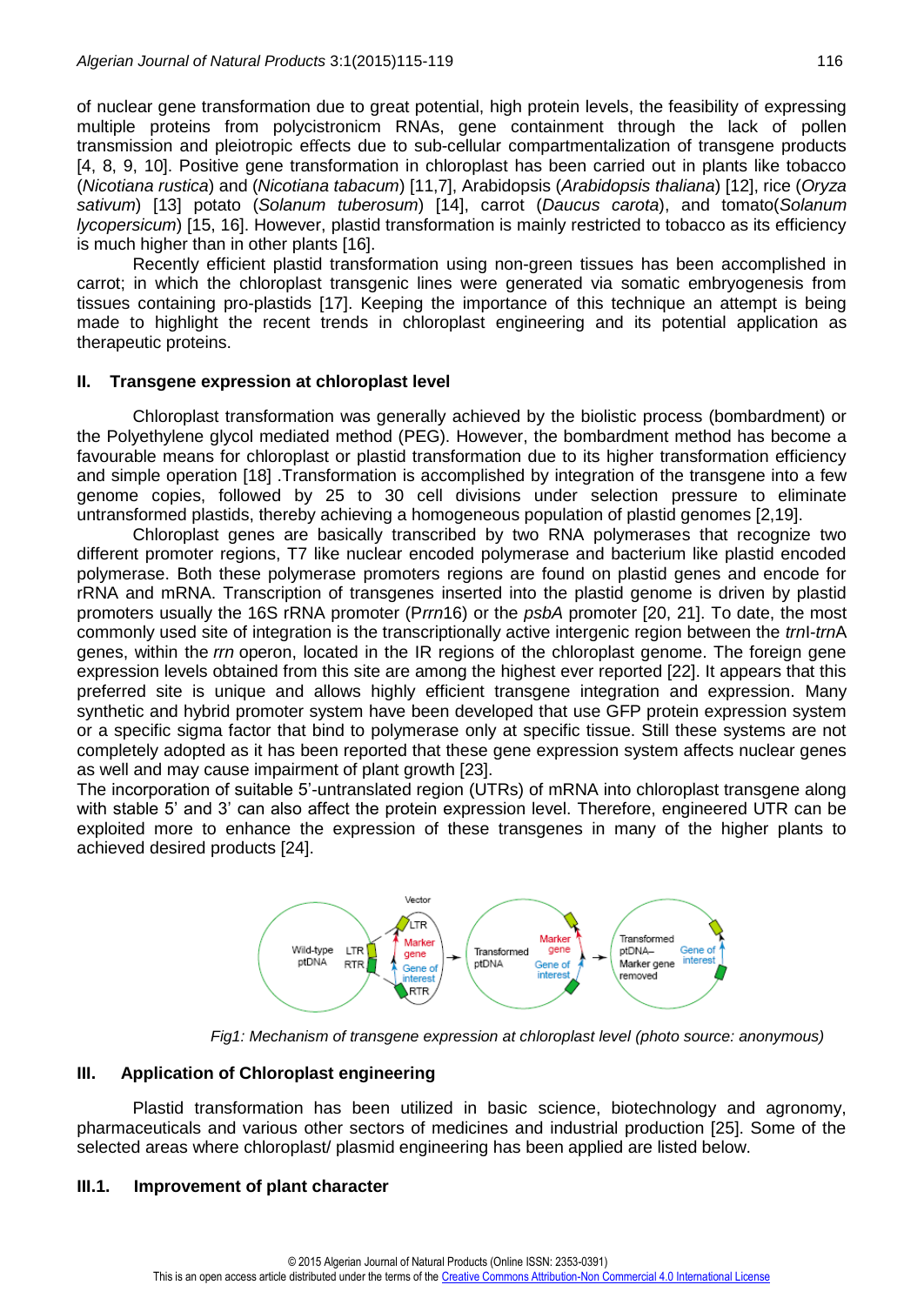To improve plant traits and to produce plant capability to adapt stressful environment like biotic and abiotic stress factors, many genes have been engineered through chloroplast engineering. Characters like herbicide resistance, pest resistance and tolerance to drought and salinity stress has been improved using this technology. Transgenic chloroplasts have been reported to offer resistance to the fungal pathogen *Colletotrichum destructive* in tobacco [26]. *Cry* genes has also been expressed extremely well in the plastid genome and leaves of such plant prove to be toxic to insects feeding on such plant leaves [27]. Insect-resistant trans-plastomic soybean plants offers optimism for the transfer of the technology to important (food) crops [28] and thus is helpful for development of new stocks of resistance plants. New applications in these areas include the development of a plastid resistance gene against D-amino acids that potentially could be used as herbicides [29] and the successful expression of enzymes of the antioxidant system to provide increased tolerance to abiotic stresses [30] .Trans-plastomic carrot plants expressing BADH could be grown in the presence of high concentrations of NaCl (up to 400 m mol/L) [17].

## **III.2. Production of biopharmaceuticals**

Chloroplast engineering is also suitable for high-level expression and economical production of therapeutic proteins in an environmentally friendly manner. Protein-based polymers derived from chloroplast transformation are affective with medical uses such as wound coverings, artificial pericardia, and programmed drug delivery [31]. This field is still at nascent stage but it emerges as an alternative for the production of medicines that is more chemical in nature. The production of therapeutic protein, human serum albumin (HSA) from transgenic chloroplasts of tobacco plant [32], high-level production of antigens for use as vaccines and their tests for immunological efficacy in animal studies, has been a revolutionary development in the pharmaceutical sector. Cholera toxin B sub-unit (CTB) of *Vibrio cholera* and virus type 1 (HIV-1) p24 antigen [33] against HIV virus has promising application in medicines development. Chloroplast-produced human IFN-g offered complete protection to human lung carcinomas against infection by the EMC virus. Chloroplast transformation can also serves as an effective expression system that can provide a clean, safe, and efficacious vaccine system.

#### **III.3. In metabolic pathway engineering**

Chloroplast represents the central organelle of a plant cell and many metabolic pathways involve the expression of genes present at chloroplast. An engineered chloroplast organelle can throw light on the way genes and their products express in plants. Particularly, chloroplast been the central house for photosynthesis and one of the key process in plant growth development that can be studied as metabolic pathway engineering [34].Further studies are carried out in different fruiting plants to increase the production of vitamins and minerals through plastid engineering. There is also growing interest in using trans-plastomic plants as factories for the production of so-called 'green chemicals': raw materials and building blocks for the chemical industry [35].

Many studies are carried out in the field of photosynthesis to understand the role of Rubisco protein through altered expression using chloroplast transformation. It is used for modifying the efficiency of Rubisco in favor of increasing catalytic activity or reducing the mechanism of photorespiration [36, 37].

## **III.4. In food**

Developing protocols for important crops continues to pose a formidable challenge in plastid biotechnology and significant strides forward are likely to require conscientious efforts and long-term investments in both the academic and the industrial sectors. There is an urgent need to develop the concept of chloroplast transformation in economically important crop species such as carrot, cotton, rice, and soybean. Transformation of the plastid genome in commercial crops was achieved through somatic embryogenesis by bombarding embryogenic non-green cells or tissues [38].

Conversion of cellulosic biomass into fermentable sugars can be expressed from the plastid genome to very high levels. These include various cellulases, xylanases, glucosidases, pectatelyases and cutinases enzymes [38, 39].Stable integration of the ubiC gene into the tobacco chloroplast resulted in hyper-expression of the enzyme and accumulation of this polymer up to 25% of dry weight [38].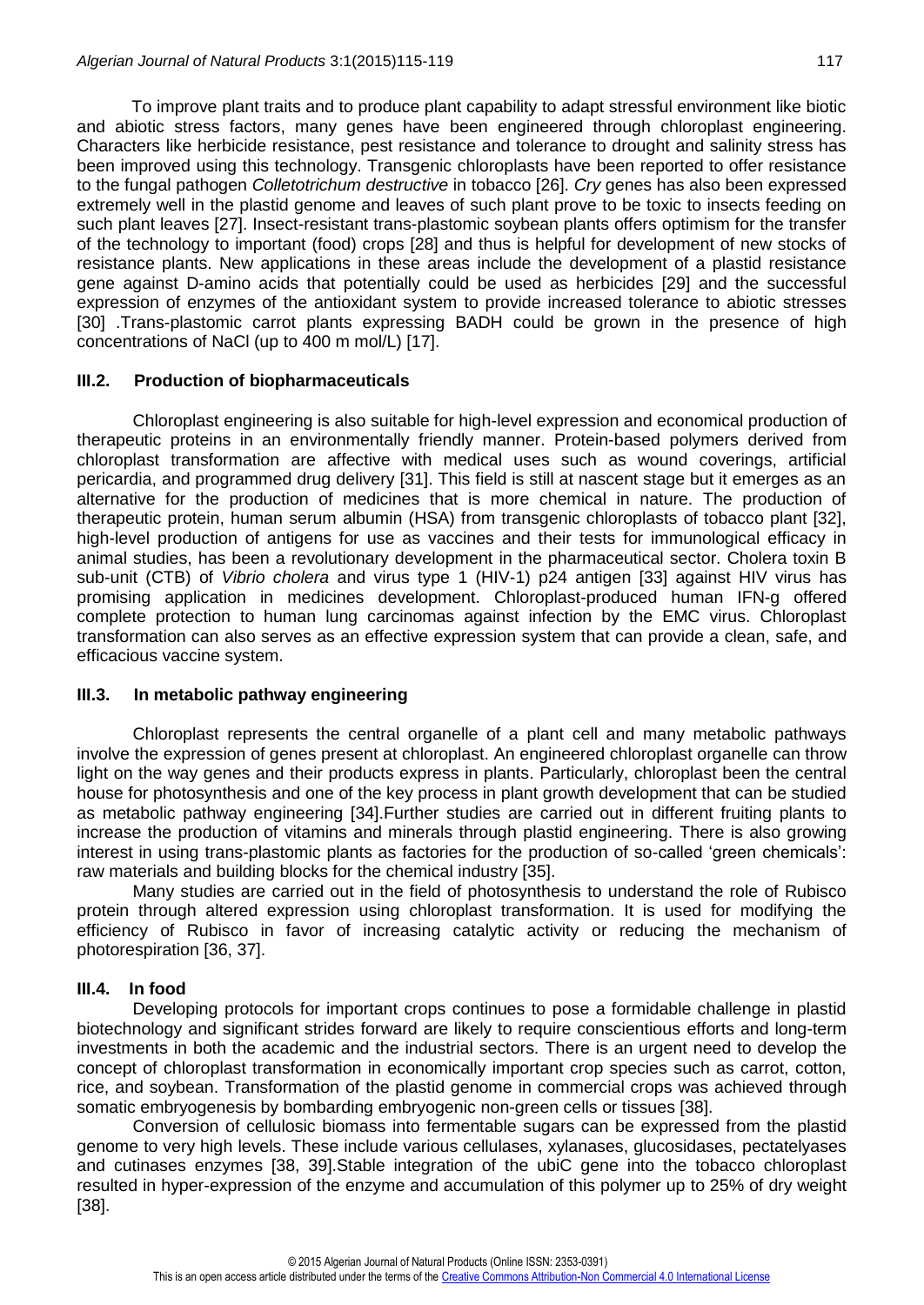#### IV. **Conclusion**

The chloroplast engineering provide a good platform of foreign gene expression and holds great potential for the introduction of agronomic traits as well as the production of therapeutic proteins or vaccines in plants indigenous to developing countries such as India where people do not have access to these medicinal compounds. Also introducing the  $C_4$  photosynthetic pathway and its proteins into the  $C_3$  plant for better utilization of photosynthesis can be achieved by chloroplast engineering. Some of the major obstacles to extend this technology to major crop species include inadequate tissue culture and regeneration protocols, selectable markers and inability to express transgenes in developing plastids.

However, with recent advances in plastid engineering it has become a powerful biotechnological tool for the study of biogenesis and improvement of our understanding on crop development. Generation of trans-plastomic plants hold great promise for the commercialization of the technology and provides an efficient platform for the production of therapeutic proteins, vaccines, and biomaterials using an environmentally friendly approach.

## **V. References**

- [1] Wang, H.H., Yin, W.B., Hu, Z. M. Advances in chloroplast engineering. Journal of Genetics and Genomics, 36 (2009) 387−398.
- [2] Verma, D., Daniell, H. Chloroplast Vector Systems for Biotechnology Applications. American Society of Plant Physiology, 145 (2007) 1129–1143.
- [3] Daniell, H., McFadden, B.A. Uptake and expression of bacterial and cyanobacterial genes by isolated cucumber etioplasts. Proceeding National AcademyScience USA., 84 (1987) 6349–6353.
- [4] Maliga, P. Engineering the plastid genome of higher plants. Current Opinion in Plant Biology, 5 (2002) 164−172.
- [5] Boynton, J.E., Gillham, N.W., Harris, E.H., Hosler, J.P., Johnson, A.M et al. Chloroplast transformation in *Chlamydomonas* with high velocity microprojectiles Science, 240 (1988) 1534–1538.
- [6] Golds, T., Maliga, P., Koop, H.U. Stable plastid transformation in PEG-treated protoplasts of Nicotianatabacum. Nature Biotechnology, 11 (1993) 95–97.
- [7] Svab, Z., Hajdukiewicz, P., Maliga, P. Stable transformationof plastids in higher plants Proceeding National AcademyScience USA., 87 (1990) 8526−8530.
- [8] Kittiwongwattana, C., Lutz, K., Clark, M., Maliga, P. Plastid marker gene excision by the phiC31 phage site-specific recombinase. Plant Molecular Biology, 64 (2007) 137−143.
- [9] Daniell, H., Lee, S.B., Panchal, T., Wiebe, P.O. Expression of the nativecholera toxin B subunit gene and assembly as functional oligomers intransgenic tobacco chloroplasts. Journal of Molecular Biology, 311 (2001) 1001–1009.
- [10] Lee lavathi, S., Reddy, V.S. Chloroplast expression of His-tagged GUSfusions: a general strategy to overproduce and purify foreign proteins using transplastomic plants as bioreactors. Molecular Breeding, 11 (2003) 49–58.
- [11] Daniell, H., Vivekananda, J., Nielsen, B.L., Ye, G.N., Tewari, K.K. Transient foreign gene expression in chloroplasts of culturedtobacco cells after biolistic delivery of chloroplast vectors. Proceeding National AcademyScience USA., 87 (1990) 88−92.
- [12] Sikdar, S.R., Serino, G., Chaudhuri, S., Maliga, P. Plastidtransformation in *Arabidopsis thaliana*. Plant Cell Reports., 18(1998) 20−24.
- [13] Lee, S.M., Kang, K., Chung, H., Yoo, S.H., Xu, X.M., Lee, S.B., Cheong, J.J., Daniell, H., Kim, M. Plastid transformationin the monocotyledonous cereal crop, rice (*Oryza sativa*) andtransmission of transgenes to their progeny. Molecular Cells, 21 (2006) 401−410.
- [14] Sidorov, V.A., Kasten, D., Pang, S.Z., Hajdukiewicz, P.T.J., Staub, J.M., Nehra, N.S. Stable chloroplast transformation inpotato: Use of green fluorescent protein as a plastid marker. Plant Journal, 19 (1999) 209−216.
- [15] Ruf, S., Hermann, M., Berger, I.J., Carrer, H., Bock, R. Stable genetic transformation of tomato plastids and expression of aforeign protein in fruit. Natural Biotechnology, 19 (2001) 870−875.
- [16] Maliga, P. Plastid transformation in higher plants. Annuual Review Plant Biology, 55 (2004) 289-313.
- [17] [Kumar,](http://www.ncbi.nlm.nih.gov/pubmed/?term=Kumar%20S%5Bauth%5D) S., [Dhingra,](http://www.ncbi.nlm.nih.gov/pubmed/?term=Dhingra%20A%5Bauth%5D) A., [Daniell](http://www.ncbi.nlm.nih.gov/pubmed/?term=Daniell%20H%5Bauth%5D) H. Plastid-Expressed *Betaine Aldehyde Dehydrogenase* gene in carrot cultured cells, roots, and leaves confers enhanced salt tolerance. Plant Physiology, 136 (1) (2004): 2843– 2854.
- [18] Ahmad, A., Pereira, E.O., Conley, A.J., Richman, A.S., Menassa, R. Green biofactories: Recombinant protein production in plants. Recent Patents in Biotechnology, 4 (2010) 242–259.